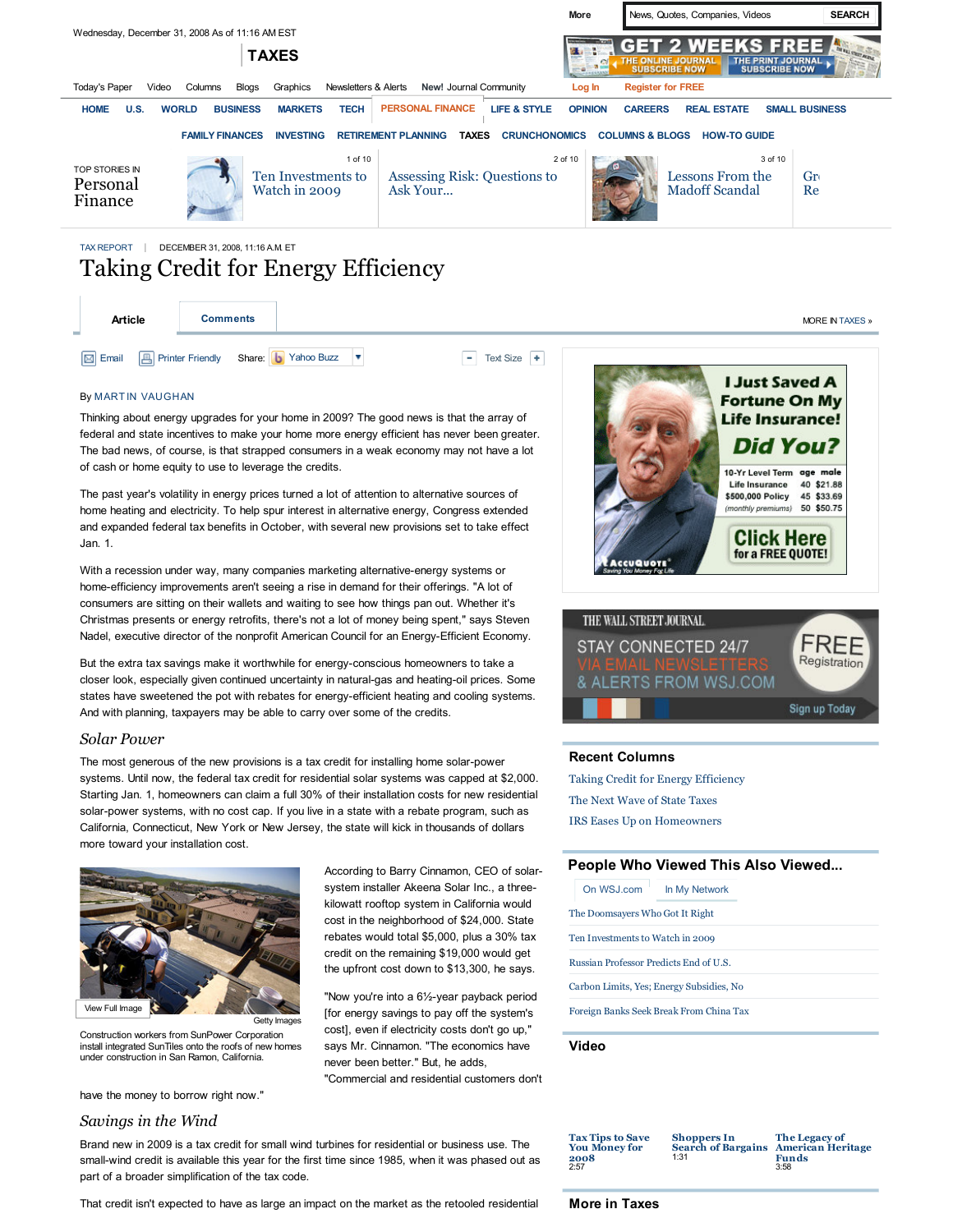solar credit -- it is limited to \$1,000 per kilowatt, with a maximum credit of \$4,000. The popular 10-kilowatt systems can cost from \$50,000 to \$60,000.

"It's not enough to move the market," says Mike Bergey, president of Bergey Windpower Co. in Norman, Okla. "So far it has made the phones ring more, but it hasn't made the systems fly off the shelves."

Due to local permit issues -- the towers for the small turbines are usually 60 feet or taller - small wind power is still practical only for homes that sit on an acre or more of property, Mr. Bergey says. The American Wind Energy Association doesn't recommend installation where wind speeds average less than 10 miles per hour.

Nonetheless, the new federal credit could sweeten the deal for homeowners in states with rebate programs for small wind turbines. New York and California offer up to \$20,000 in rebates for a 10-kilowatt system.

### Offsetting the AMT

Both the solar and wind residential tax credits can be claimed against the alternative minimum tax, also a new feature in 2009. That will help taxpayers with a lot of itemized deductions and tax credits get the full value of the energy tax credits.

Some planning may be called for to ensure that you have enough tax liability to make full use of the residential tax credit for solar or small wind systems, or a similar credit for geothermal heat pumps. Credit amounts that aren't used in the year the system is installed may be carried forward to the following tax year.

The tax credit for geothermal heat pumps, which use heat stored in the ground to warm or cool a home, is capped at \$2,000.

Improvements to help your home better trap heat or cool air in 2009 could qualify you for an energy efficiency tax credit of up to \$500. The tax credit is good for 10% of the cost of such activities as adding insulation, or replacing windows and external doors.

Newly installed high-efficiency furnaces, boilers, heat pumps and water heaters also are eligible for the 10% tax credit. But these credits, combined with any window and insulation credits, may not total more than \$500 for the same home.

You're out of luck, however, if you made such improvements in the 2008 tax year. When Congress renewed the tax credit, it did so only from Jan. 1, 2009 to Dec. 31, 2009.

#### Stove Credit

Congress added biomass stoves, such as those that burn wood pellets or corn for heat, as a new category of appliance eligible for the energy efficiency tax credit. Purchase of an eligible biomass stove in 2009 can qualify you for a \$300 tax credit -- which still counts toward the overall \$500 cap on home energy-efficiency improvements.

Wood-pellet and corn stoves are gaining popularity with consumers as a secondary heat source that can help save on gas or heating oil bills. Leslie Wheeler, communications director for the Hearth, Patio and Barbecue Association, says pellet-stove sales through the third quarter of this year were up 168% over 2007 figures. That increase reflects in large part the summertime rally in natural-gas prices that carried over into the fall.

#### Pending Guidelines

But a word of caution: The IRS is still in the process of penning guidelines for which specific models of wood-pellet and corn stoves will be eligible for the tax credit.

"Our retailers have been calling, saying, 'Which stoves qualify?' " says Ms. Wheeler. She says that once the IRS issues its regulation, expected in mid-January, manufacturers will be able to certify which of their products are eligible. The trade group will also post a list of qualifying stoves on its Web site, www.hpba.org.

More tax incentives could be on the way as renewable energy sources are expected to benefit from coming economic-stimulus legislation, and President-elect Barack Obama's energy policies in general. But Mr. Nadel of the American Council for an Energy-Efficient Economy says where the economics make sense, homeowners would be well-served to move ahead with energy improvements now. "I'd do it, I wouldn't wait to see if I can get a little more from Uncle Sam," he says.

—Tom Herman is on vacation.

**Email:** taxreport@wsj.com.

MORE IN TAXES



Tax Brackets and Tables for 2008 Personal Finance Calculators Tax Pros Get it Wrong, Too Tax Strategies for Retirement Savers Protect Your Portfolio From Higher Taxes

#### Most Popular

Read Emailed Video Commented

- 1. Russian Professor Predicts End Of U.S.
- 2. Opinion: The Minnesota Recount Folly: We've Been Down That Road
- 3. Ten Investments To Watch In 2009
- 4. Microsoft: Clock Bug Caused Zune Glitch
- 5. How To Fix Your Life In 2009

Most Read Articles Feed